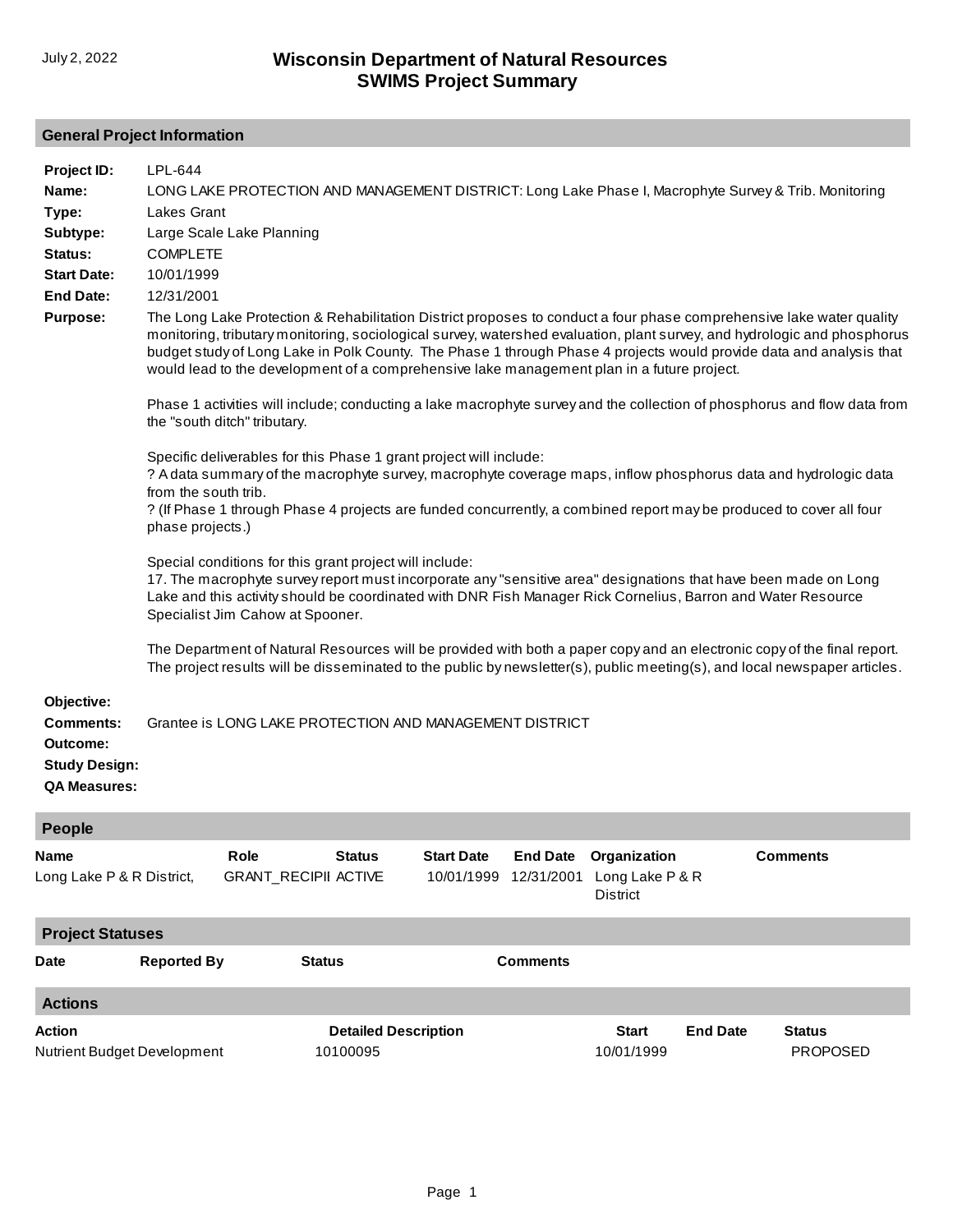## **SWIMS Project Summary** July 2, 2022 **Wisconsin Department of Natural Resources**

| Action                                                                      | <b>Detailed Description</b>                                                                                                                                                                                                                                                                                                                                                                                                                                                                   | <b>Start</b>             | <b>End Date</b> | <b>Status</b>        |
|-----------------------------------------------------------------------------|-----------------------------------------------------------------------------------------------------------------------------------------------------------------------------------------------------------------------------------------------------------------------------------------------------------------------------------------------------------------------------------------------------------------------------------------------------------------------------------------------|--------------------------|-----------------|----------------------|
| <b>Grant Awarded</b>                                                        | The Long Lake Protection & Rehabilitation<br>District proposes to conduct a four phase<br>comprehensive lake water quality<br>monitoring, tributary monitoring,<br>sociological survey, watershed evaluation,<br>plant survey, and hydrologic and<br>phosphorus budget study of Long Lake in<br>Polk County. The Phase 1 through Phase<br>4 projects would provide data and analysis<br>that would lead to the development of a<br>comprehensive lake management plan in<br>a future project. | 10/01/1999               |                 | <b>COMPLETE</b>      |
|                                                                             | Phase 1 activities will include; conducting<br>a lake macrophyte survey and the<br>collection of phosphorus and flow data<br>from the "south ditch" tributary.                                                                                                                                                                                                                                                                                                                                |                          |                 |                      |
|                                                                             | Specific deliverables for this Phase 1 grant<br>project will include:<br>? A data summary of the macrophyte                                                                                                                                                                                                                                                                                                                                                                                   |                          |                 |                      |
|                                                                             | survey, macrophyte coverage maps, inflow<br>phosphorus data and hydrologic data from                                                                                                                                                                                                                                                                                                                                                                                                          |                          |                 |                      |
|                                                                             | the south trib.                                                                                                                                                                                                                                                                                                                                                                                                                                                                               |                          |                 |                      |
|                                                                             | ? (If Phase 1 through Phase 4 projects are<br>funded concurrently, a combined report<br>may be produced to cover all four phase<br>projects.)                                                                                                                                                                                                                                                                                                                                                 |                          |                 |                      |
|                                                                             | Special conditions for this grant project will<br>include:<br>17. The macrophyte survey report must                                                                                                                                                                                                                                                                                                                                                                                           |                          |                 |                      |
|                                                                             | incorporate any "sensitive area"                                                                                                                                                                                                                                                                                                                                                                                                                                                              |                          |                 |                      |
|                                                                             | designations that have been made on<br>Long Lake and this activity should be                                                                                                                                                                                                                                                                                                                                                                                                                  |                          |                 |                      |
|                                                                             | coordinated with DNR Fish Manager Rick                                                                                                                                                                                                                                                                                                                                                                                                                                                        |                          |                 |                      |
|                                                                             | Cornelius, Barron and Water Resource<br>Specialist Jim Cahow at Spooner.                                                                                                                                                                                                                                                                                                                                                                                                                      |                          |                 |                      |
|                                                                             | The Department of Natural Resources will<br>be provided with both a paper copy and an<br>electronic copy of the final report. The<br>project results will be disseminated to the<br>public by newsletter(s), public meeting(s),<br>and local newspaper articles.                                                                                                                                                                                                                              |                          |                 |                      |
| Hydrologic Budget Development                                               | 10100095                                                                                                                                                                                                                                                                                                                                                                                                                                                                                      | 10/01/1999               |                 | <b>PROPOSED</b>      |
| Social Survey of Residents or Users                                         | 10100095                                                                                                                                                                                                                                                                                                                                                                                                                                                                                      | 10/01/1999               |                 | <b>PROPOSED</b>      |
| Monitor Water Quality or Sediment                                           | 10100095                                                                                                                                                                                                                                                                                                                                                                                                                                                                                      | 10/01/1999               |                 | <b>PROPOSED</b>      |
| Aquatic Plant Monitoring or Survey<br><b>Comprehensive Planning Studies</b> | 10100095<br>10100095                                                                                                                                                                                                                                                                                                                                                                                                                                                                          | 10/01/1999<br>10/01/1999 |                 | PROPOSED<br>PROPOSED |
|                                                                             |                                                                                                                                                                                                                                                                                                                                                                                                                                                                                               |                          |                 |                      |

**Monitoring Stations**

**Station ID Name Comments** 493102 [Long Lake - Deep Hole](http://prodoasint.dnr.wi.gov/swims/viewStation.html?id=8955)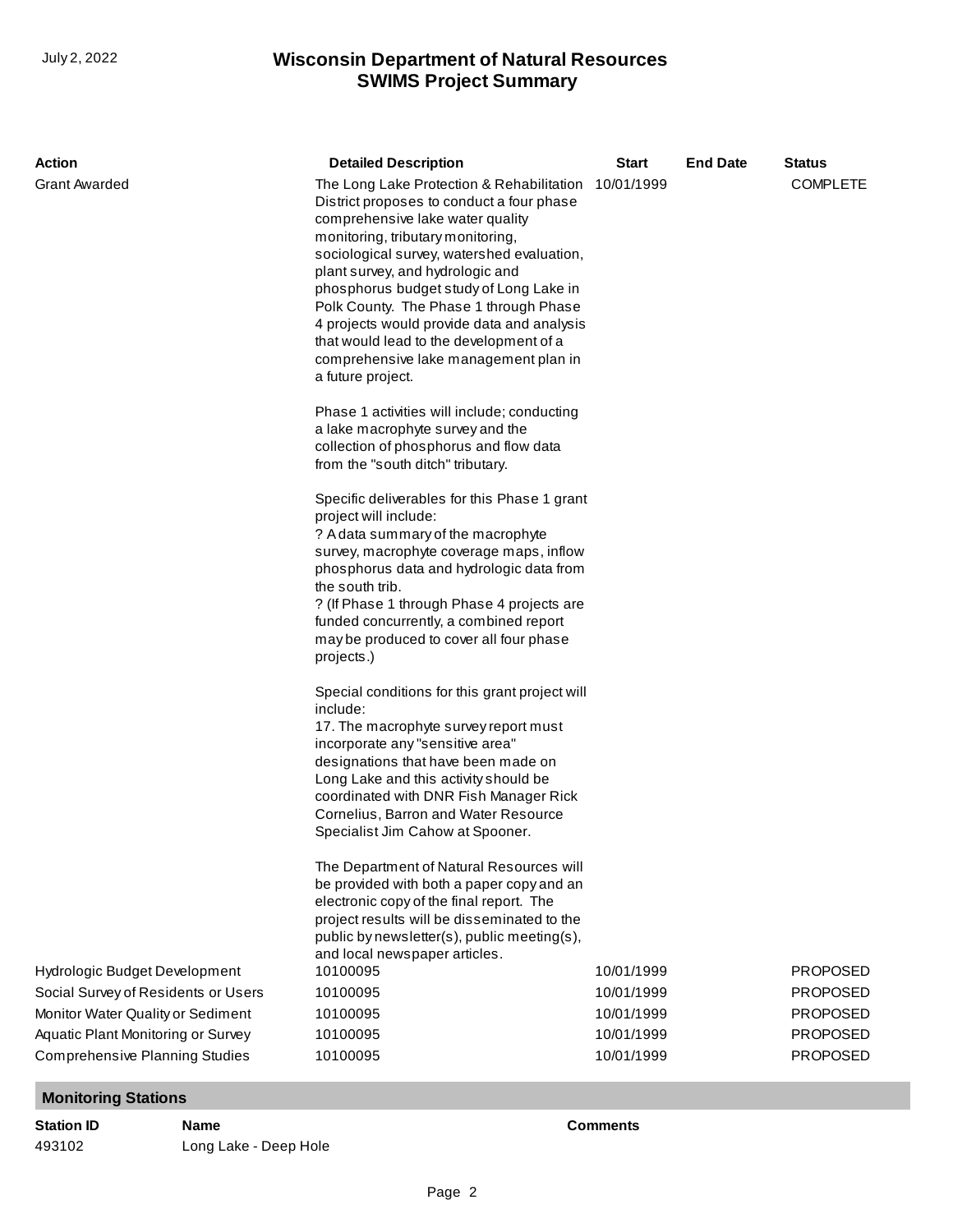## **SWIMS Project Summary** July 2, 2022 **Wisconsin Department of Natural Resources**

| <b>Station ID</b><br>493153<br>493152 | Name               | <b>Comments</b><br>North Ditch Trib To Long Lake -<br>South Ditch Trib To Long Lake - |                   |                                 |                 |  |
|---------------------------------------|--------------------|---------------------------------------------------------------------------------------|-------------------|---------------------------------|-----------------|--|
| <b>Assessment Units</b>               |                    |                                                                                       |                   |                                 |                 |  |
| <b>WBIC</b>                           | <b>Segment</b>     | <b>Local Name</b>                                                                     |                   | <b>Official Name</b>            |                 |  |
| 2478200                               | 1                  | Long Lake T34n R17w S06                                                               |                   | Long Lake                       |                 |  |
| <b>Lab Account Codes</b>              |                    |                                                                                       |                   |                                 |                 |  |
| <b>Account Code</b>                   | <b>Description</b> |                                                                                       |                   | <b>Start Date</b>               | <b>End Date</b> |  |
| <b>Forms</b>                          |                    |                                                                                       |                   |                                 |                 |  |
| <b>Form Code</b>                      | <b>Form Name</b>   |                                                                                       |                   |                                 |                 |  |
| <b>Methods</b>                        |                    |                                                                                       |                   |                                 |                 |  |
| <b>Method Code</b>                    |                    | <b>Description</b>                                                                    |                   |                                 |                 |  |
| <b>Fieldwork Events</b>               |                    |                                                                                       |                   |                                 |                 |  |
| <b>Start Date</b>                     | <b>Status</b>      | <b>Field ID</b>                                                                       | <b>Station ID</b> | <b>Station Name</b>             |                 |  |
| 03/27/2000 10:00                      | <b>COMPLETE</b>    | LOLK-BOTT                                                                             | 493102            | Long Lake - Deep Hole           |                 |  |
| 03/28/2000                            | <b>COMPLETE</b>    | <b>NODTCH</b>                                                                         | 493153            | North Ditch Trib To Long Lake - |                 |  |
| 03/28/2000                            | <b>COMPLETE</b>    | <b>SODTCH</b>                                                                         | 493152            | South Ditch Trib To Long Lake - |                 |  |
| 06/05/2000 07:00                      | <b>COMPLETE</b>    | LOLK-BOTT                                                                             | 493102            | Long Lake - Deep Hole           |                 |  |
| 06/06/2000                            | <b>COMPLETE</b>    | <b>NODTCH</b>                                                                         | 493153            | North Ditch Trib To Long Lake - |                 |  |
| 06/06/2000                            | <b>COMPLETE</b>    | <b>SODTCH</b>                                                                         | 493152            | South Ditch Trib To Long Lake - |                 |  |
| 06/19/2000 07:00                      | <b>COMPLETE</b>    | LOLK-SURF                                                                             | 493102            | Long Lake - Deep Hole           |                 |  |
| 06/21/2000                            | <b>COMPLETE</b>    | NO DTCH                                                                               | 493153            | North Ditch Trib To Long Lake - |                 |  |
| 06/21/2000                            | <b>COMPLETE</b>    | <b>SODTCH</b>                                                                         | 493152            | South Ditch Trib To Long Lake - |                 |  |
| 07/09/2000 00:30                      | <b>COMPLETE</b>    | SO DTCH                                                                               | 493152            | South Ditch Trib To Long Lake - |                 |  |
| 07/10/2000                            | <b>COMPLETE</b>    | LOLK-5MT                                                                              | 493102            | Long Lake - Deep Hole           |                 |  |
| 07/10/2000                            | <b>COMPLETE</b>    | NO DTCH                                                                               | 493153            | North Ditch Trib To Long Lake - |                 |  |
| 07/10/2000 07:15                      | <b>COMPLETE</b>    | NO DTCH                                                                               | 493153            | North Ditch Trib To Long Lake - |                 |  |
| 07/10/2000 07:30                      | <b>COMPLETE</b>    | SO DTCH                                                                               | 493152            | South Ditch Trib To Long Lake - |                 |  |
| 07/10/2000 12:00                      | <b>COMPLETE</b>    | LOLK-BOTT                                                                             | 493102            | Long Lake - Deep Hole           |                 |  |
| 07/24/2000 07:00                      | <b>COMPLETE</b>    | LOLK-SURF                                                                             | 493102            | Long Lake - Deep Hole           |                 |  |
| 07/25/2000                            | <b>COMPLETE</b>    | <b>NODTCH</b>                                                                         | 493153            | North Ditch Trib To Long Lake - |                 |  |
| 07/25/2000                            | <b>COMPLETE</b>    | <b>SODTCH</b>                                                                         | 493152            | South Ditch Trib To Long Lake - |                 |  |
| 07/26/2000                            | <b>COMPLETE</b>    | <b>NODTCH</b>                                                                         | 493153            | North Ditch Trib To Long Lake - |                 |  |
| 07/26/2000 01:05                      | <b>COMPLETE</b>    | <b>SODTCH</b>                                                                         | 493152            | South Ditch Trib To Long Lake - |                 |  |
| 08/07/2000                            | <b>COMPLETE</b>    | <b>NODTCH</b>                                                                         | 493153            | North Ditch Trib To Long Lake - |                 |  |
| 08/07/2000                            | <b>COMPLETE</b>    | <b>SODTCH</b>                                                                         | 493152            | South Ditch Trib To Long Lake - |                 |  |
| 08/07/2000 10:00                      | <b>COMPLETE</b>    | LOLK-SURF                                                                             | 493102            | Long Lake - Deep Hole           |                 |  |
| 08/21/2000 07:00                      | <b>COMPLETE</b>    | LOLK-BOTT                                                                             | 493102            | Long Lake - Deep Hole           |                 |  |
| 08/22/2000                            | <b>COMPLETE</b>    | <b>NODTCH</b>                                                                         | 493153            | North Ditch Trib To Long Lake - |                 |  |
| 08/22/2000                            | <b>COMPLETE</b>    | <b>SODTCH</b>                                                                         | 493152            | South Ditch Trib To Long Lake - |                 |  |
| 09/06/2000 07:00                      | <b>COMPLETE</b>    | LOLK-3MT                                                                              | 493102            | Long Lake - Deep Hole           |                 |  |
| 09/07/2000                            | <b>COMPLETE</b>    | <b>NODTCH</b>                                                                         | 493153            | North Ditch Trib To Long Lake - |                 |  |
| 09/07/2000                            | <b>COMPLETE</b>    | <b>SODTCH</b>                                                                         | 493152            | South Ditch Trib To Long Lake - |                 |  |